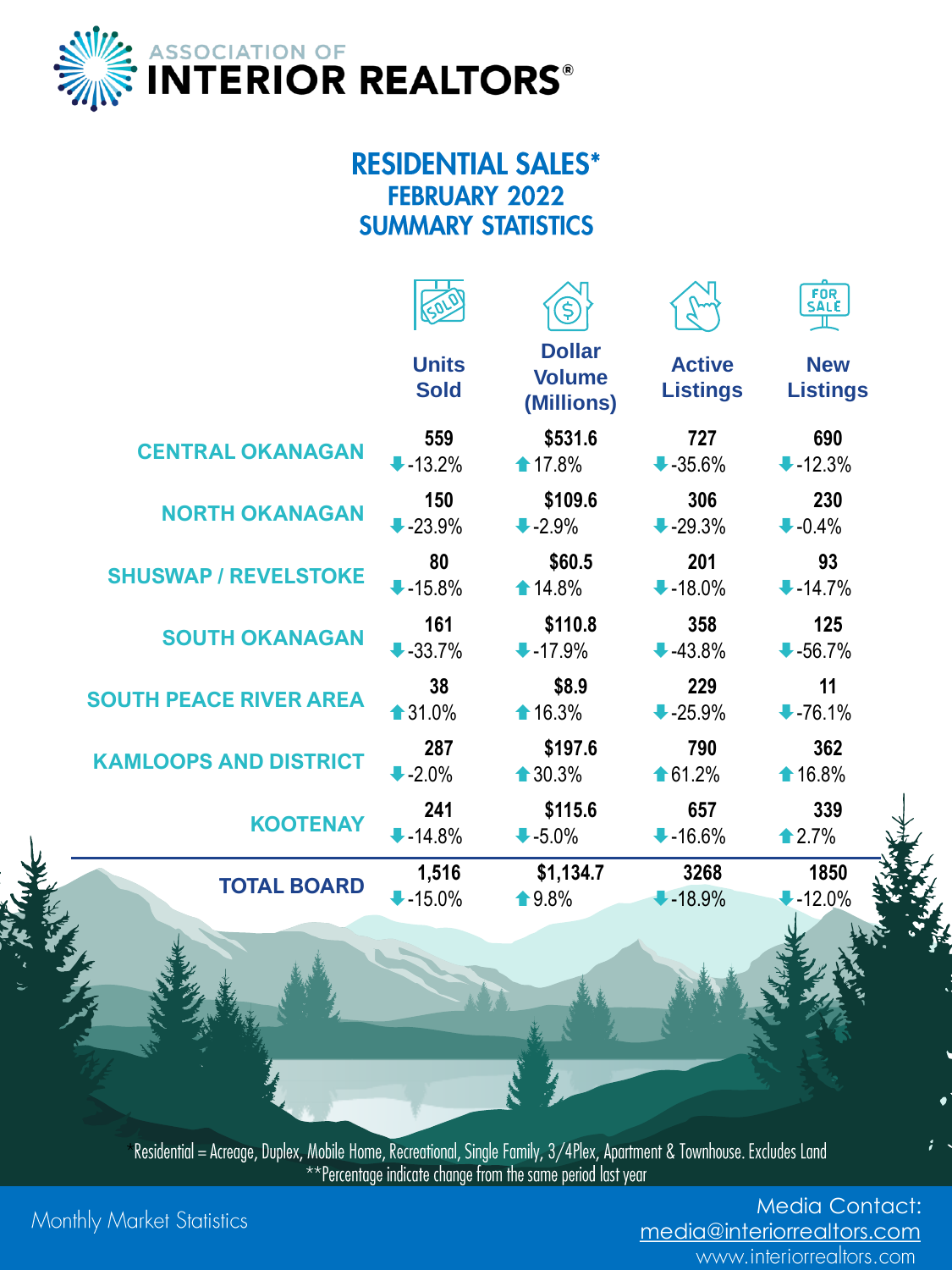

## **FEBRUARY 2022 SUMMARY STATISTICS**



This map is for informational purposes. It does not represent an on-the-ground survey and represents only the approximate relative location of property boundaries.

## Monthly Market Statistics

Media Contact: [media@interiorrealtors.com](mailto:media@omreb.com)www.interiorrealtors.com